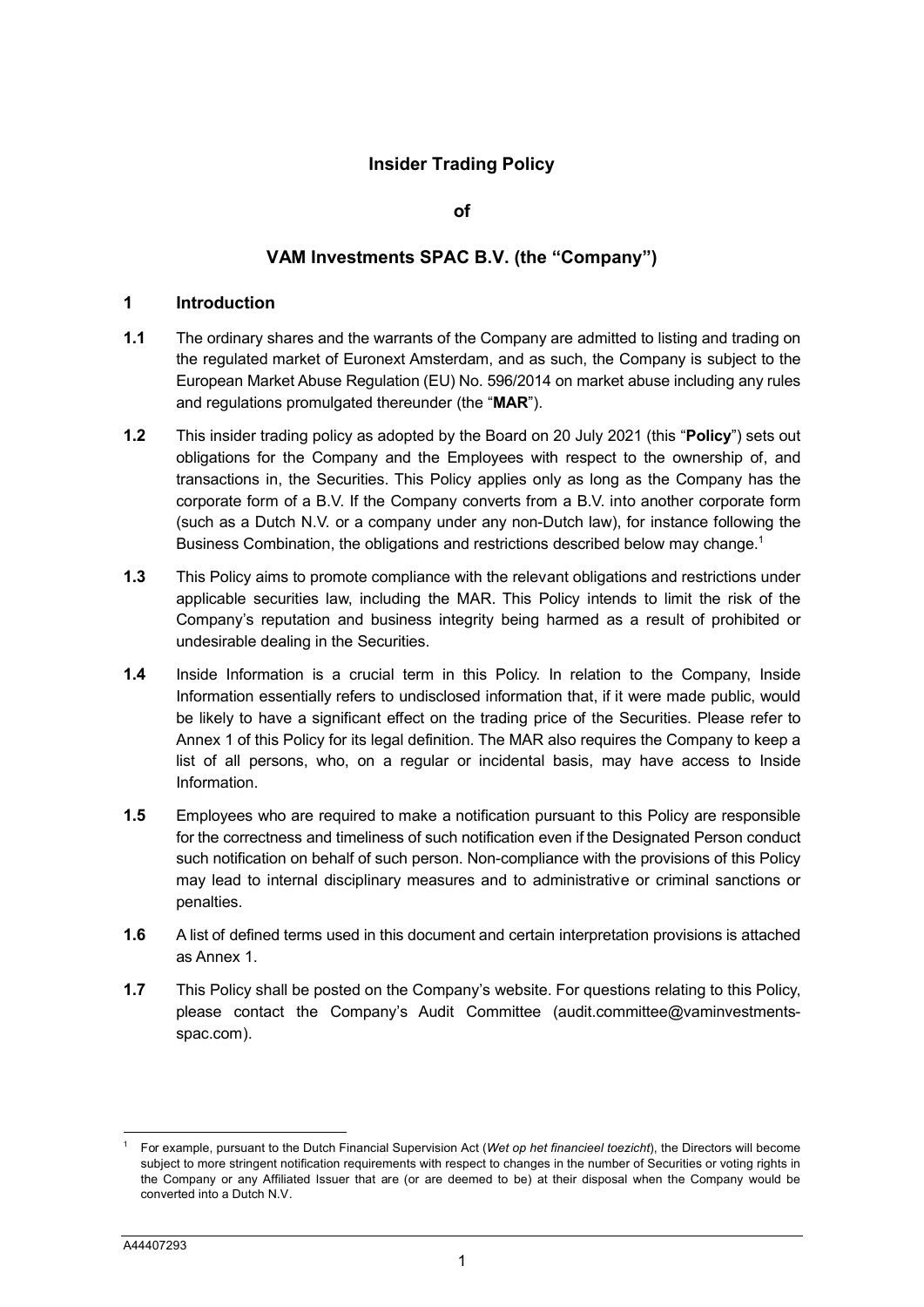# **2 Scope and Definitions**

**2.1** This Policy applies to all persons working, under a contract of employment, or otherwise performing tasks for the Company, including independent contractors (*zelfstandigen zonder personeel*) and Directors and other PDMRs (together referred to in this Policy as "**Employees**"). As indicated in this Policy, certain parts of this Policy apply to a particular group of people within the Company only, such as the PDMRs.

*Reference table*

| <b>Relevant group of persons</b>                                       | Paragraph                 |
|------------------------------------------------------------------------|---------------------------|
| <b>PDMRs</b>                                                           | 4.1-4.5, 8.1-8.3          |
| Employees (including Directors and other<br>PDMRs)                     | $3, 5, 6.3 - 6.4, 7, 8.4$ |
| Any other persons who have or may have<br>access to Inside Information | -5                        |
| <b>Closely Associated Persons</b>                                      | $4.1, 6.3 - 6.4$          |

# **3 Rules for all Employees**

#### **No insider dealing**

- **3.1** If an Employee possesses Inside Information, he or she may not use that information to Deal, or attempt to Deal, in Securities (which includes ordinary shares, founder shares, warrants and founder warrants).
- **3.2** Notwithstanding Article 3.1, it is not prohibited for an Employee that possess Inside Information to effectively Deal in Securities if such Deal is executed by a financial undertaking in its sole and absolute discretion under discretionary asset management services (*vrijehand beheer*) with respect to such Securities if all of the following conditions are met:
	- **3.2.1** the arrangements for discretionary asset management are formalized in a written agreement with the financial undertaking that is submitted to the Designated Person before being signed. This agreement must provide for a strict segregation between ownership and management;
	- **3.2.2** during the term of the discretionary asset management services agreement, the Employee will not give the financial undertaking any instructions, nor will it influence this undertaking in its asset management decisions. The insider is only permitted to give the asset manager generally worded policy instructions, for instance about how to diversify the financial instruments under the asset manager's management by class, geographical origin or sector;
	- **3.2.3** there is no communication between the Employee and the financial undertaking about transactions before they are conducted;
	- **3.2.4** upon request, the Employee will instruct the financial undertaking to provide a statement of their portfolio and the conducted transactions to the Designated Person;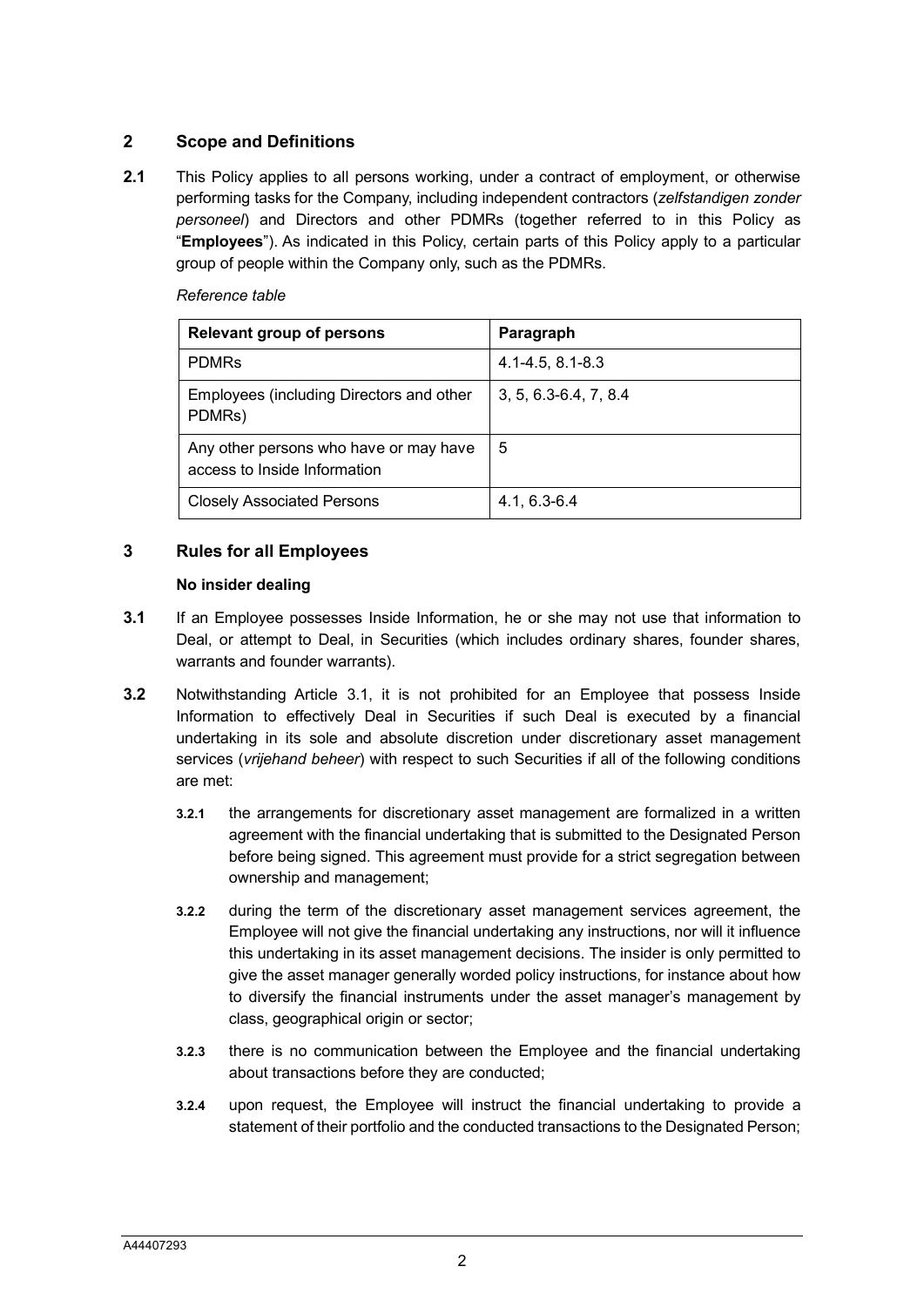- **3.2.5** the Employee will not change the arrangements set out in the discretionary asset management agreement and the generally worded policy instructions more often than once every six months; and
- **3.2.6** the insider will notify the Designated Person of changes to or the termination of the agreement in advance.
- **3.3** Subject to consultation with the Designated Person pursuant to Article 3.12 and Article 6.3, the prohibition in Article 3.1 does not apply if the Employee Deals in discharge of an obligation that has become due in good faith (and not to circumvent the insider dealing prohibition or for any other illegitimate reason) and where (a) the obligation results from an order placed or an agreement concluded, or (b) the transaction is carried out to satisfy a legal or regulatory obligation that arose, in each case before the Employee concerned possessed Inside Information.

#### **No unlawful disclosure or tipping**

- **3.4** An Employee may not disclose Inside Information to anyone, except where the disclosure is made strictly as part of the Employee's regular duty or function and the recipient of the Inside Information is under an obligation of confidentiality.
- **3.5** An Employee may not whilst in the possession of Inside Information recommend or induce anyone to engage in Dealing in Securities.

#### **No Dealing during Closed Periods**

- **3.6** PDMRs as well as Employees so instructed by the Designated Person may not Deal in Securities during a Closed Period, regardless of whether they possess Inside Information.
- **3.7** The Closed Periods are the periods of 30 calendar days prior to the publication of the Company's annual financial statements and semi-annual financial statements. The Designated Person may impose additional Closed Periods from time to time after consultation with the Board.
- **3.8** The Designated Person will communicate the specific dates of the Closed Periods in any financial year via e-mail prior to the start of each financial year. Any changes or additions will be announced in the same manner. As promptly as possible and practicable, the Designated Person shall notify any changes to the notified anticipated dates of Closed Periods.

#### **No Dealing in Securities if on Insider List**

**3.9** An Employee may not Deal in Securities if he or she is included on the Insider List as a person having access to Inside Information (see Article 5 of this Policy on Insider Lists), regardless of whether he or she possesses Inside Information, unless the Designated Person has (a) granted dispensation in accordance with Article 3.12 of this Policy or with respect to PDMRs only, (b) been consulted by the relevant PDMR on his or her obligations under this Policy and applicable law (including the MAR). Notwithstanding any of the foregoing, any Deal in Securities by any Employee should be in accordance with this Policy (including the prohibition to trade during any Closed Period) and the MAR.

#### **No Dealing in Securities in violation of the Company's instructions**

**3.10** An Employee may not Deal in Securities when the Designated Person has prohibited him or her from doing so, regardless of whether he or she possesses Inside Information.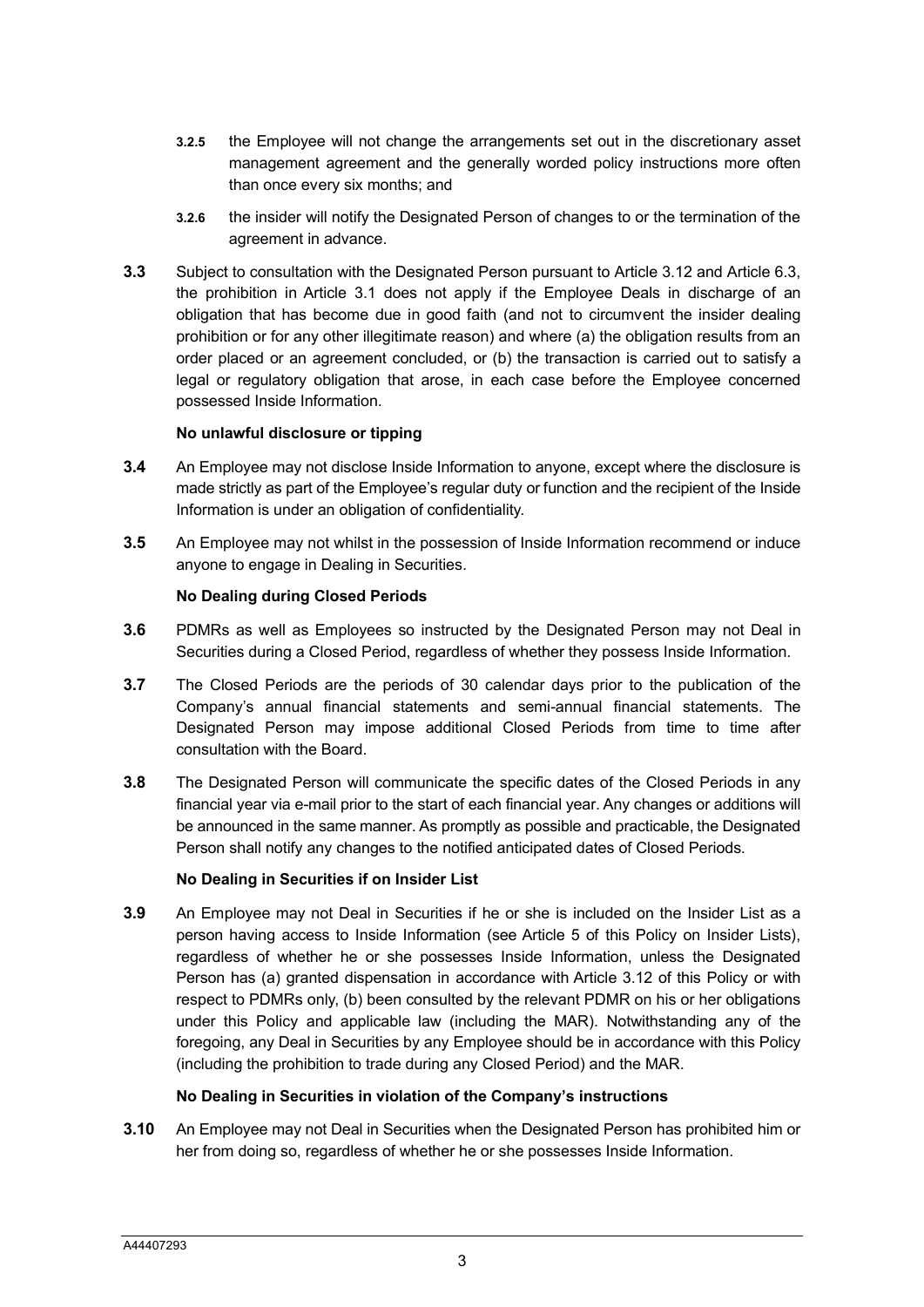#### **No Market Manipulation**

**3.11** An Employee shall not engage or attempt to engage in entering into a transaction, placing an order to trade or any other behaviour which gives, or is likely to give, false or misleading signals as to the supply of, demand for, or trading price of, Securities and any other behaviour designated to constitute market manipulation under the MAR (collectively, "**Market Manipulation**").

#### **Dispensation**

**3.12** The Designated Person may grant an Employee dispensation from any of the restrictions included in Article 3.6 through 3.10 of this Policy, to the extent permitted by law and subject to the provisions of this Policy. Any dispensation from a prohibition granted by the Designated Person is without prejudice to the statutory market abuse prohibitions, including the prohibition on insider dealing and market manipulation.

#### **Consultation Designated Person**

**3.13** An Employee may consult the Designated Person on whether a particular Dealing or other behaviour is allowed under this Article 3 (see also Article 6.3 of this Policy).

#### **Miscellaneous**

**3.14** The restrictions included in Article 3.6 through 3.10 will continue to have effect on each Employee until the end of the first Closed Period following the date on which such Employee ceases to be employed by the Company or ceases to occupy the relevant position with the Company, and without prejudice to the statutory market abuse prohibitions.

#### **4 Additional Rules for PDMRs and Closely Associated Persons**

- **4.1** Each PDMR and any Closely Associated Person must **promptly and ultimately within three business days** notify both the AFM and the Designated Person of **every transaction**  in Securities conducted by him or her or on his or her account, including any transactions as a result of discretionary asset management services as referred to in Article 3.2. Transactions by PDMRs in Securities which need to be notified to the AFM and the Company under Article 19 MAR, include (without limitation) the following:
	- (a) acquisitions or disposals of ordinary shares, founder shares and warrants;
	- (b) conversion of founder shares into ordinary shares;
	- (c) conversion of warrants into ordinary shares;
	- (d) transactions undertaken by persons professionally arranging or executing transactions or by another person on behalf of a PDMR or a Closely Associated Person, including where discretion is exercised (e.g. under an individual portfolio or asset management mandate);
	- (e) gifts and donations made or received, and inheritance received;
	- (f) acceptance or exercise of a stock option, including of a stock option granted to managers or employees as part of their remuneration package, and the disposal of shares stemming from the exercise of a stock option;
	- (g) subscription to a capital increase or debt instrument issuance;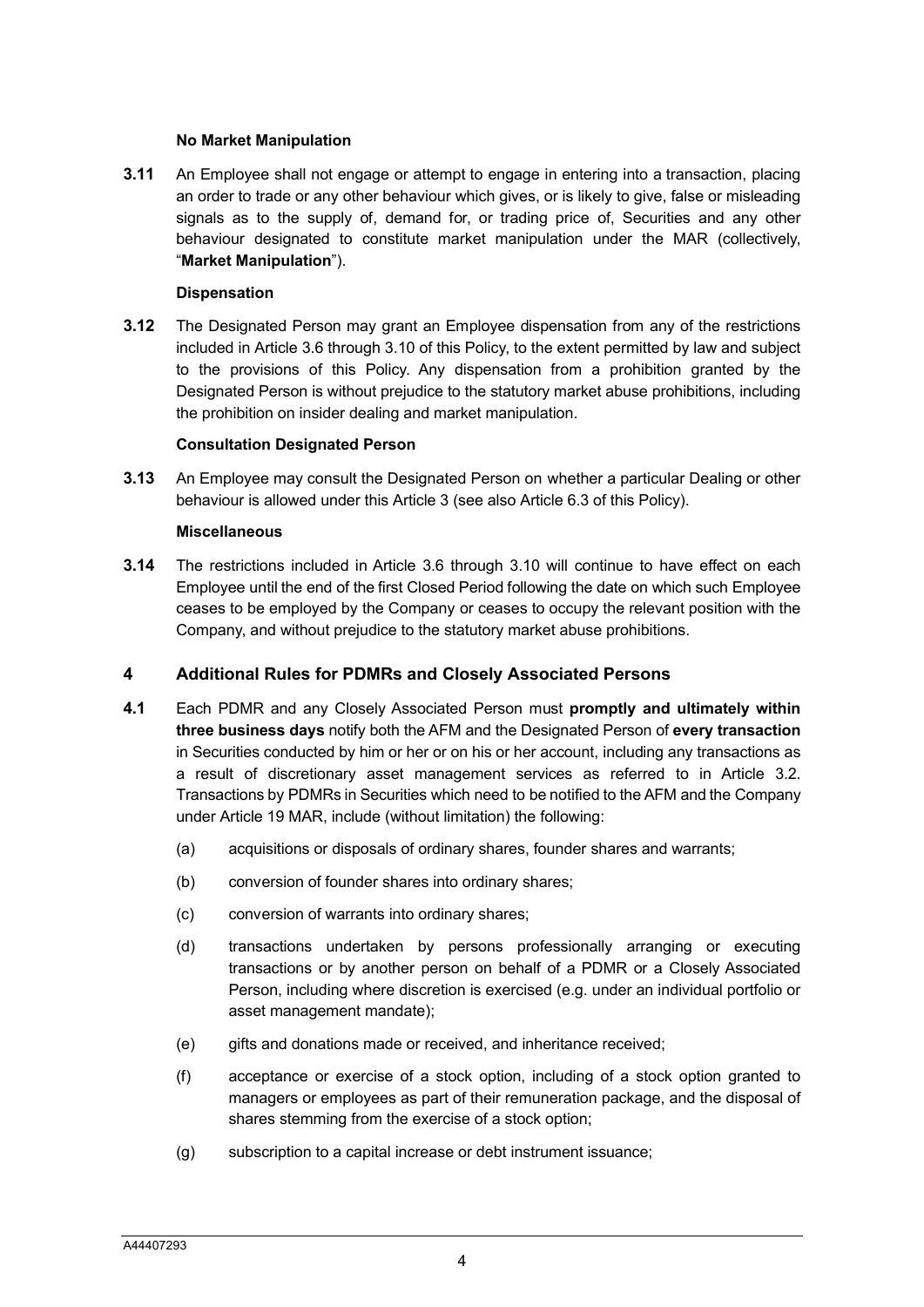- (h) conditional transactions upon the occurrence of the conditions and actual execution of the transactions;
- (i) automatic or non-automatic conversion of a financial instrument into another financial instrument, including the exchange of convertible bonds to shares;
- (j) pledging (or a similar security interest), borrowing or lending by or on behalf of a PDMR or Closely Associated Person;
- (k) short sale, subscription or exchange;
- (l) entering into or exercise of equity swaps;
- (m) transactions in or related to derivatives, including cash-settled transactions;
- (n) entering into a contract for difference on a financial instrument of the Company or on emission allowances or auction products based thereon;
- (o) acquisition, disposal or exercise of rights, including put and call options and warrants;
- (p) transactions in derivatives and financial instruments linked to a debt instrument of the Company, including credit default swaps;
- (q) transactions executed in index-related products, baskets and derivatives;
- (r) transactions executed in shares or units of investment funds, including alternative investment funds (an "**AIF**");
- (s) transactions executed by a manager of an AIF in which the PDMR or Closely Associated Person has invested; and
- (t) transactions made under a life insurance policy, where the investment risk is borne by the PDMR or a Closely Associated Person of the PDMR and he or she has the power or discretion to make investment decisions regarding specific instruments in that life insurance policy or to execute transactions regarding specific instruments for that life insurance policy.
- **4.2** PDMRs must instruct any person arranging or executing transactions on their behalf, such as an individual portfolio manager, to timely inform them of any transaction or change that is notifiable under this Policy, or to make the required notifications on their behalf.
- **4.3** PDMRs must inform the Designated Person of all persons that qualify as their Closely Associated Persons. These persons include spouses, certain other relatives and certain legal entities managed or controlled by PDMRs or their Closely Associated Persons.
- **4.4** PDMRs must inform their Closely Associated Persons in writing (and keep a copy thereof) of their duty to notify the AFM and the Designated Person promptly and ultimately within three business days of every transaction in Securities.
- **4.5** The Company shall notify the AFM without delay if a Director ceases to hold office (for whatever reason).

#### **5 Insider List**

**5.1** Pursuant to the Company's legal obligations under the MAR, the Company will keep a list of all persons who have or may have access to Inside Information (the "**Insider List**"). The Insider List is divided into separate sections relating to different Inside Information, as well as a section with the details of Permanent Insiders. New sections will be added to the Insider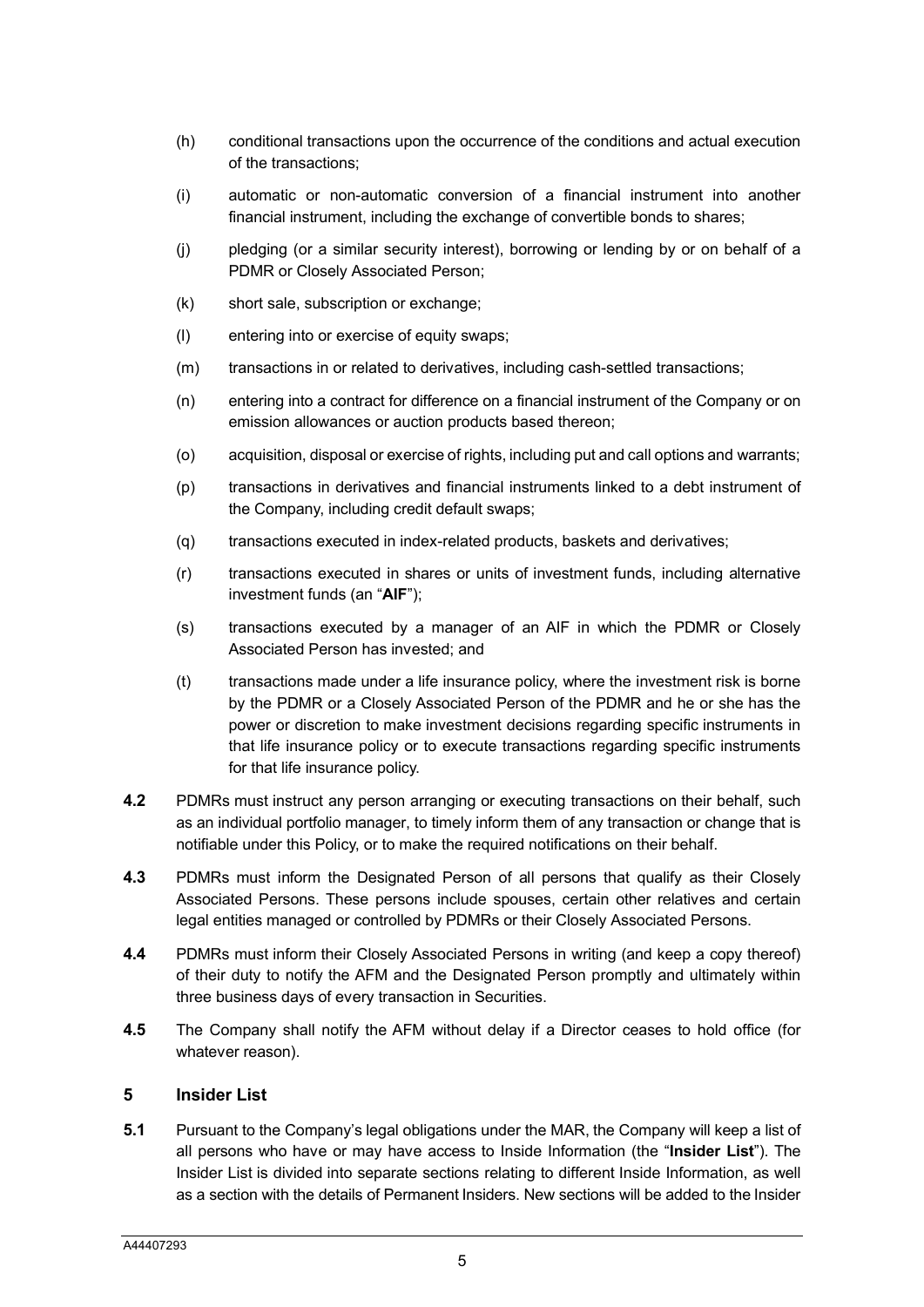List upon the identification of new Inside Information. The various sections of the Insider List will be maintained by either the Designated Person or a person working on the relevant project or event.

- **5.2** The Insider List includes the following details of individuals who have access to Inside Information. Such details are also set out in the template attached as Annex 2 to this Policy:
	- **5.2.1** First name(s) and surname(s), as well as birth surname(s);
	- **5.2.2** Professional telephone number(s);
	- **5.2.3** Company name and address;
	- **5.2.4** Function and reason for being an insider;
	- **5.2.5** Date and time at which a person obtained access to Inside Information, or, in relation to Permanent Insiders, date and time at which a person was included in the permanent insider section;
	- **5.2.6** Date and time at which a person ceased to have access to Inside Information;
	- **5.2.7** Date of birth;
	- **5.2.8** National identification number;
	- **5.2.9** Personal telephone numbers; and
	- **5.2.10** Personal full home address.
- **5.3** The Company is the data controller with regard to the processing of personal data (to be) included in the Insider List and may only use these data in accordance with applicable laws, and for the following purposes:
	- **5.3.1** keeping the list in accordance with this Policy;
	- **5.3.2** complying with legal obligations, including the MAR, and complying with requests from the AFM or another competent authority;
	- **5.3.3** controlling the flow of Inside Information, thereby managing the Company's confidentiality duties;
	- **5.3.4** informing certain Employees of Closed Periods;
	- **5.3.5** informing Employees of which other persons are in the same section of the Insider List; and
	- **5.3.6** holding or commissioning an inquiry into transactions conducted by or on behalf of an Employee or a Closely Associated Person.
- **5.4** The Insider List and all updates thereof will be dated. The Company will retain the Insider List for a period of at least five years after it is drawn up or updated. If such data is necessary for an internal or external investigation, the resolution of a dispute or in connection with legal proceedings, the Company will retain the relevant data until the relevant investigation, dispute or legal proceeding has ended.
- **5.5** The Company will inform an Employee of his or her inclusion in the Insider List. An Employee included in the Insider List must acknowledge in writing that he or she is aware of his or her duties as set forth in this Policy, as well as the applicable sanctions included and referred to in Article 7 of this Policy.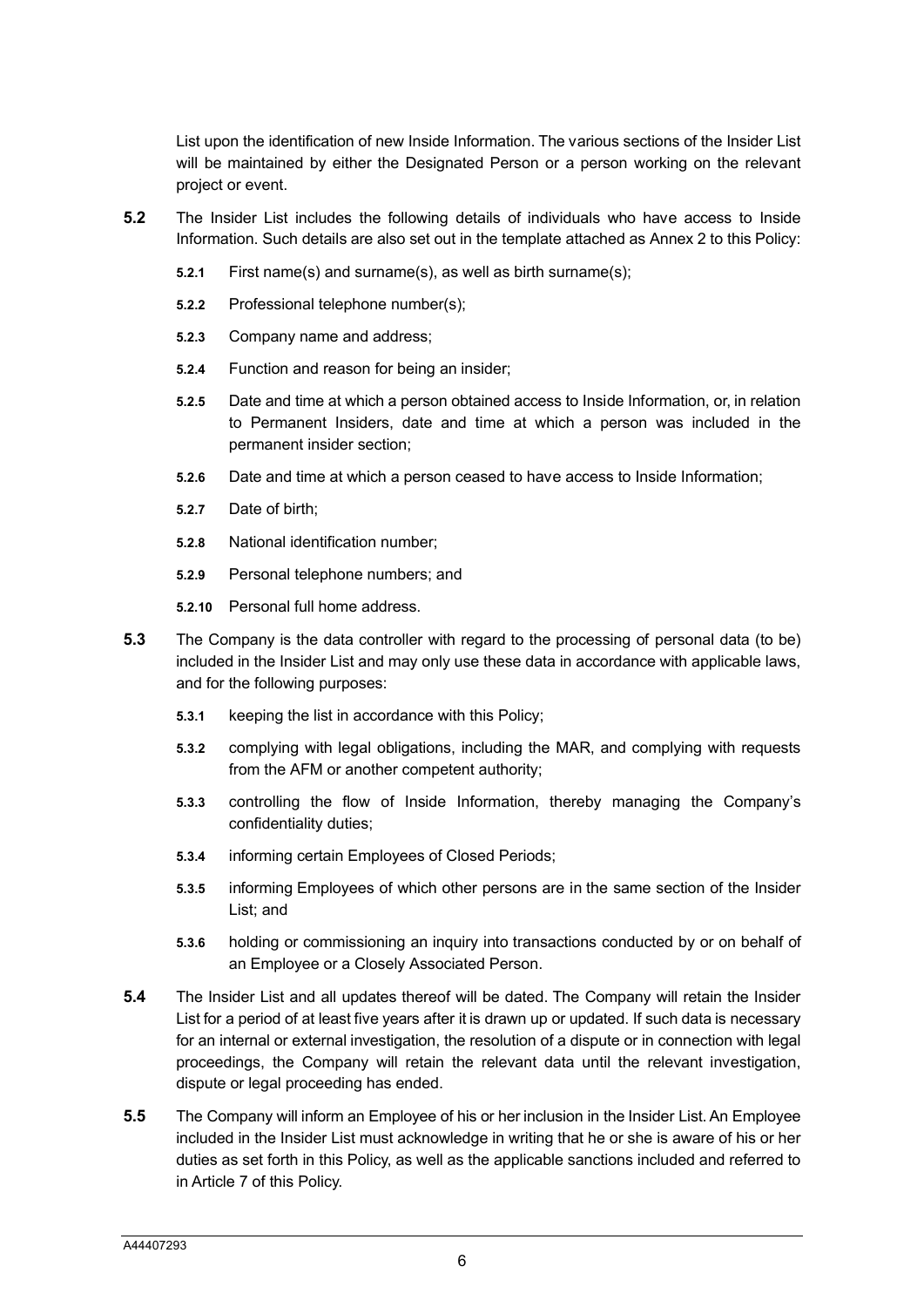- **5.6** The Company may provide information from the Insider List to the AFM or other competent authorities if required by law or regulation. Information of the Insider List will not be supplied to other parties, except when required or allowed by law or if a legitimate interest of the Company requires this.
- **5.7** Persons included in the Insider List are entitled to review their personal data processed by the Company and request necessary amendments. All processing of personal data shall occur in accordance with Regulation (EU) 2016/679 (General Data Protection Regulation).

#### **6 Designated Person**

- **6.1** The Designated Person shall be appointed and dismissed by the Board. The Designated Person has the duties and powers granted to him or her in this Policy. The Board may grant additional duties or powers to the Designated Person.
- **6.2** The Designated Person may hold an inquiry, or procure an inquiry to be held, into the transactions in Securities conducted by, at the instruction of, or for the benefit of any Employee. The Designated Person shall report the outcome of such an inquiry in writing to the executive Director who has been designated the title of chairperson (or to the executive Director who has been designated the title of chief executive officer, if such inquiry concerns the executive Director who has been designated the title of chairperson). Such person shall report the findings and conclusions concerning the inquiry in writing to the Employee concerned.
- **6.3** The Designated Person may in exceptional circumstances and in consultation with a Director grant dispensation from prohibitions, restrictions or obligations included in this Policy, to the extent permitted by law.
- **6.4** PDMRs (for themselves and their Closely Associated Persons) and other Employees may ask the Designated Person as to whether a prohibition, restriction or obligation contained in this Policy applies to them. If an Employee is in doubt as to whether a prohibition or obligation applies, it is advisable that he or she contacts the Designated Person and seeks advice. Employees will at all times remain fully responsible for compliance with this Policy and applicable statutory provisions including the MAR and the Dutch Financial Supervision Act (*Wet op het financieel toezicht*).
- **6.5** The Designated Person is authorised to hold or commission an inquiry into transactions conducted by or on behalf an Employee or a Closely Associated Person. The Designated Person may report the outcome of the inquiry to the chairman of the Board and/or other Directors if deemed appropriate.

# **7 Sanctions**

- **7.1** In the event of a violation of any provision of these rules by an Employee or the Company, as the case may be, the employer reserves the right to impose any sanctions which it is entitled to impose pursuant to the law and/or the (employment) agreement with the person in question. Such possible sanctions may include termination of the (employment) agreement with the person involved, by way of summary dismissal or otherwise.
- **7.2** A description of the market abuse prohibitions under the MAR and related (maximum) sanctions applicable to Employees and/or to the Company, as the case may be, can be found in Annex 3 to this Policy.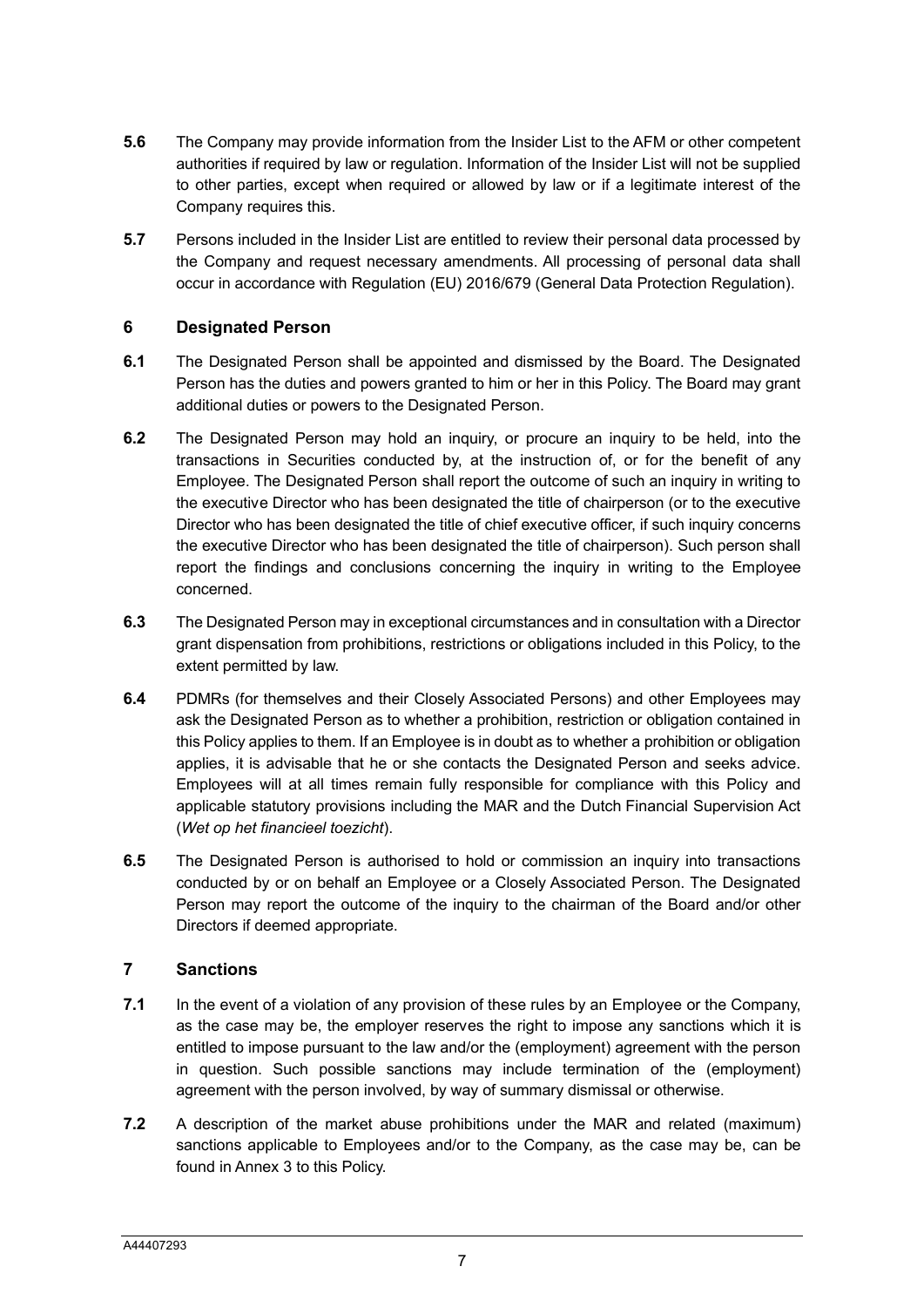## **8 Miscellaneous**

#### **Circumstances not covered by this Policy**

**8.1** The Board has the right to take decisions in any circumstances not covered by this Policy, provided that it does so in accordance with any applicable statutory provisions including the MAR.

#### **Amendments and Deviations**

- **8.2** The provisions of this Policy may be amended or supplemented by a resolution of the Board. Amendments and supplements will enter into force from the moment that they are announced, unless the announcement specifies otherwise.
- **8.3** Pursuant to a resolution to that effect, the Board may allow temporary deviations from this Policy without prejudice to the applicable statutory provisions including the MAR.

#### **Governing law**

**8.4** This Policy shall be governed by and shall be construed in accordance with the laws of the Netherlands. Any dispute arising in connection with this Policy shall be submitted to the exclusive jurisdiction of the competent court in Amsterdam, the Netherlands.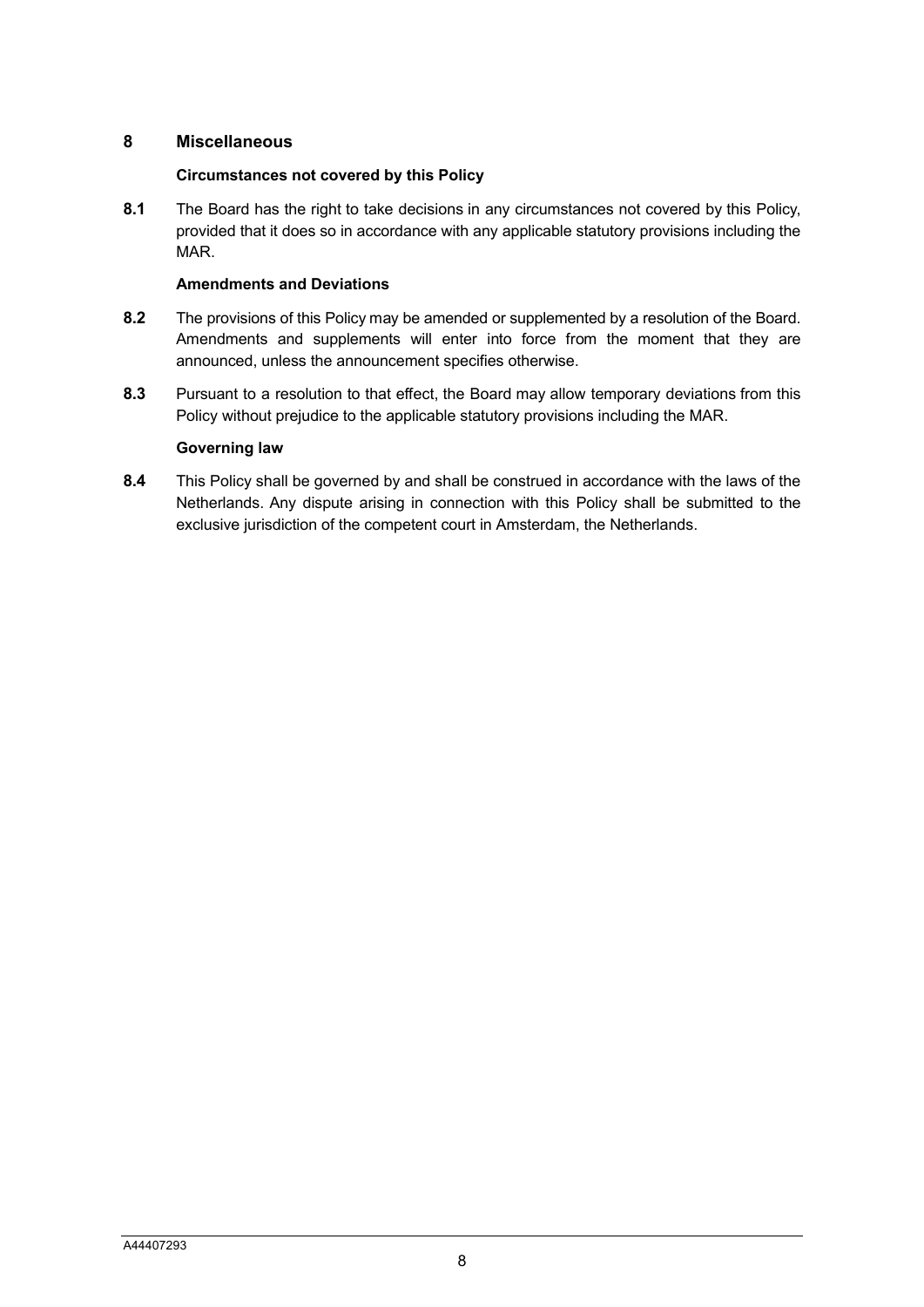# **Annex 1 Definitions**

**1** In this Policy, the following terms have the following meanings:

"**Affiliated Issuer**" means any other limited liability company (*besloten vennootschap met beperkte aansprakelijkheid*) or public limited liability company (*naamloze vennootschap*) incorporated under Dutch law whose shares or depositary receipts for shares (or equivalent negotiable instruments) are admitted to trading on a regulated market in the European Economic Area and (a) which is a Group company of the Company, (b) in respect of which the Company holds a participating interest and whose most recently established turnover represents at least 10 per cent of the Company's consolidated turnover, or (c) which holds, directly or indirectly, more than 25 per cent of the Company's issued share capital;

"**AFM**" means the Dutch Authority for the Financial Markets (*Stichting Autoriteit Financiële Markten*);

"**Board**" means the one-tier board (*bestuur*) of the Company;

"**Business Combination**" means a merger, demerger, share exchange, asset acquisition, share purchase, reorganisation or similar business combination of the Company with, or acquisition by the Company of, a business or company;

"**Company**" means VAM Investments SPAC B.V.;

"**Closed Period**" means Periods defined in Article 3.7 of this Policy;

"**Closely Associated Person**" means, in relation to a PDMR:

- (a) a spouse, or a partner considered to be equivalent to a spouse in accordance with applicable national law;
- (b) a dependent child, in accordance with national law;
- (c) a relative who has shared the same household for at least 1 year on the date of the transaction concerned; or
- (d) a legal person, trust or partnership, the managerial responsibilities of which are discharged by a PDMR or by a person referred to in point (a), (b) or (c), which is directly or indirectly controlled by such a person, which is set up for the benefit of such a person, or the economic interests of which are substantially equivalent to those of such a person;

"**Deal**" or "**Dealing**" means acquiring or disposing of, or conducting any other transaction on a person's own account or for the account of a third party, directly or indirectly, relating to, financial instruments. A cancellation or amendment of an order concerning a financial instrument is also considered to be a Deal;

"**Designated Person**" means a person designated by the Company responsible for the notifications, instructions, communications and other tasks as set out in this Policy;

"**Director**" means a member of the Board, either an executive director or a non-executive director;

"**Employees**" means persons working, under a contract of employment or otherwise performing tasks for the Company, including independent contractors (*zelfstandigen zonder personeel*) and Directors and other PDMRs;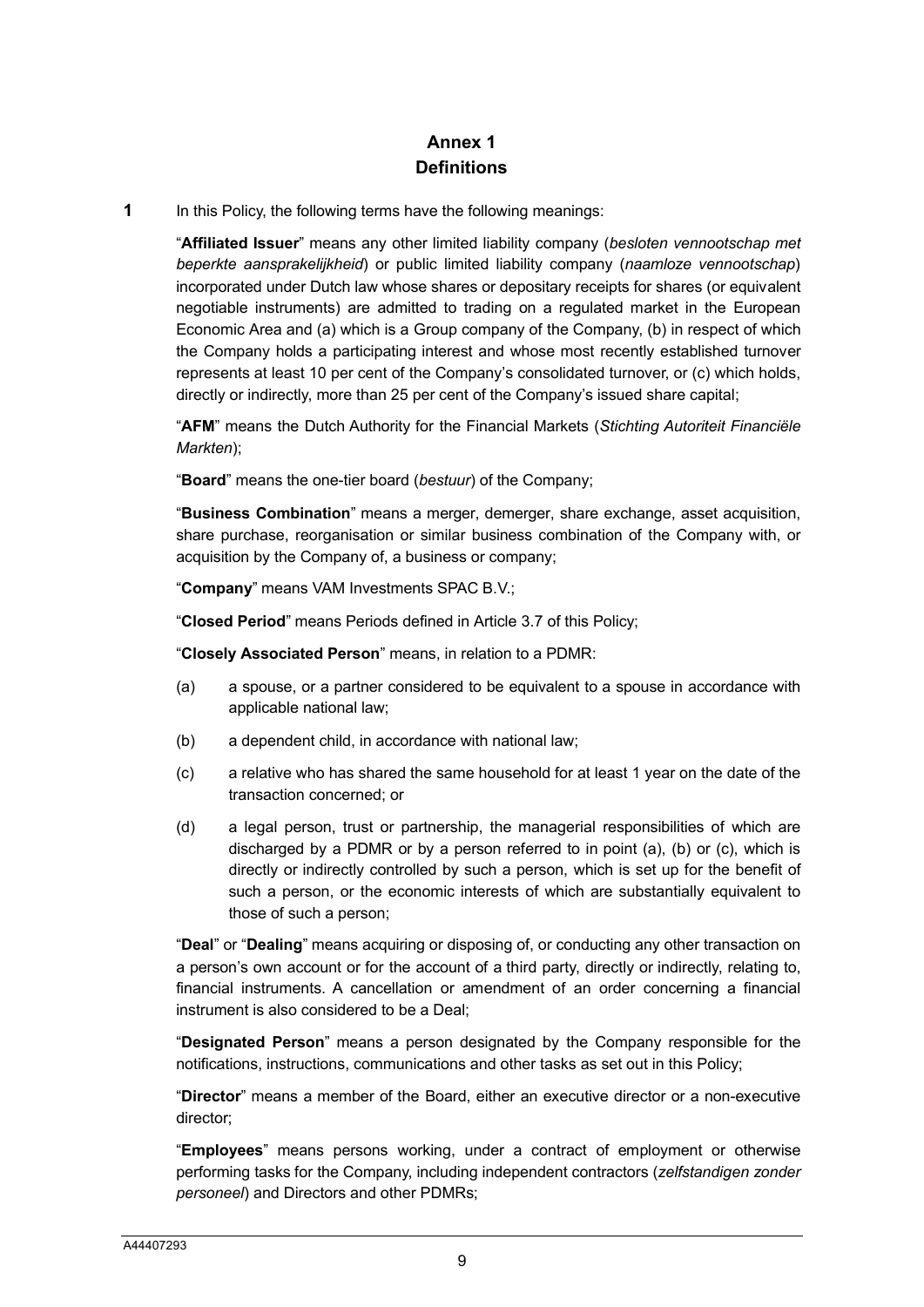"**Group**" means the Company and its consolidated subsidiaries;

"**Inside Information**" means information which is:

- (a) of a precise nature, including information regarding an intermediate step in a protracted process;
- (b) which has not been made public;
- (c) relating, directly or indirectly, to the Company or to one or more financial instruments (including the Securities); and
- (d) which, if it were made public, would be likely to have a significant effect on the trading price of those financial instruments or on the price of related derivative financial instruments;

"**Insider List**" means the list of all persons, kept by the Company, who have or may have access to Inside Information;

"**MAR**" means the European Market Abuse Regulation ((EU) No 596/2014) on market abuse including any rules and regulations promulgated thereunder;

"**Market Manipulation**" means entering into a transaction, placing an order to trade or any other behaviour which gives, or is likely to give, false or misleading signals as to the supply of, demand for, or trading price of, Securities and any other behaviour designated to constitute market manipulation under the MAR;

"**PDMR**" means a person discharging managerial responsibilities, which means a person within the Company who is:

- (a) a Director; or
- (b) a senior executive who is not a Director, who has regular access to inside information relating directly or indirectly to the Company and power to take managerial decisions affecting the future developments and business prospects of the Company;

"**Permanent Insiders**" means persons who have access at all times to all Inside Information within the Company. Permanent Insiders are or will be placed on the permanent part of the Insider List, and receive an e-mail informing them thereof; and

"**Securities** means any of the Company's ordinary shares, founder shares, warrants, founder warrants or debt instruments, or derivatives or other financial instruments linked to them.

- **2** Save where the context dictates otherwise, in this Policy:
	- (a) unless a different intention clearly appears, a reference to an Article or Annex is a reference to an article or annex of this Policy;
	- (b) words and expressions expressed in the singular form also include the plural form, and vice versa;
	- (c) words and expressions expressed in the masculine form also include the feminine form; and
	- (d) a reference to a statutory provision counts as a reference to this statutory provision including all amendments, additions and replacing legislation that may apply from time to time.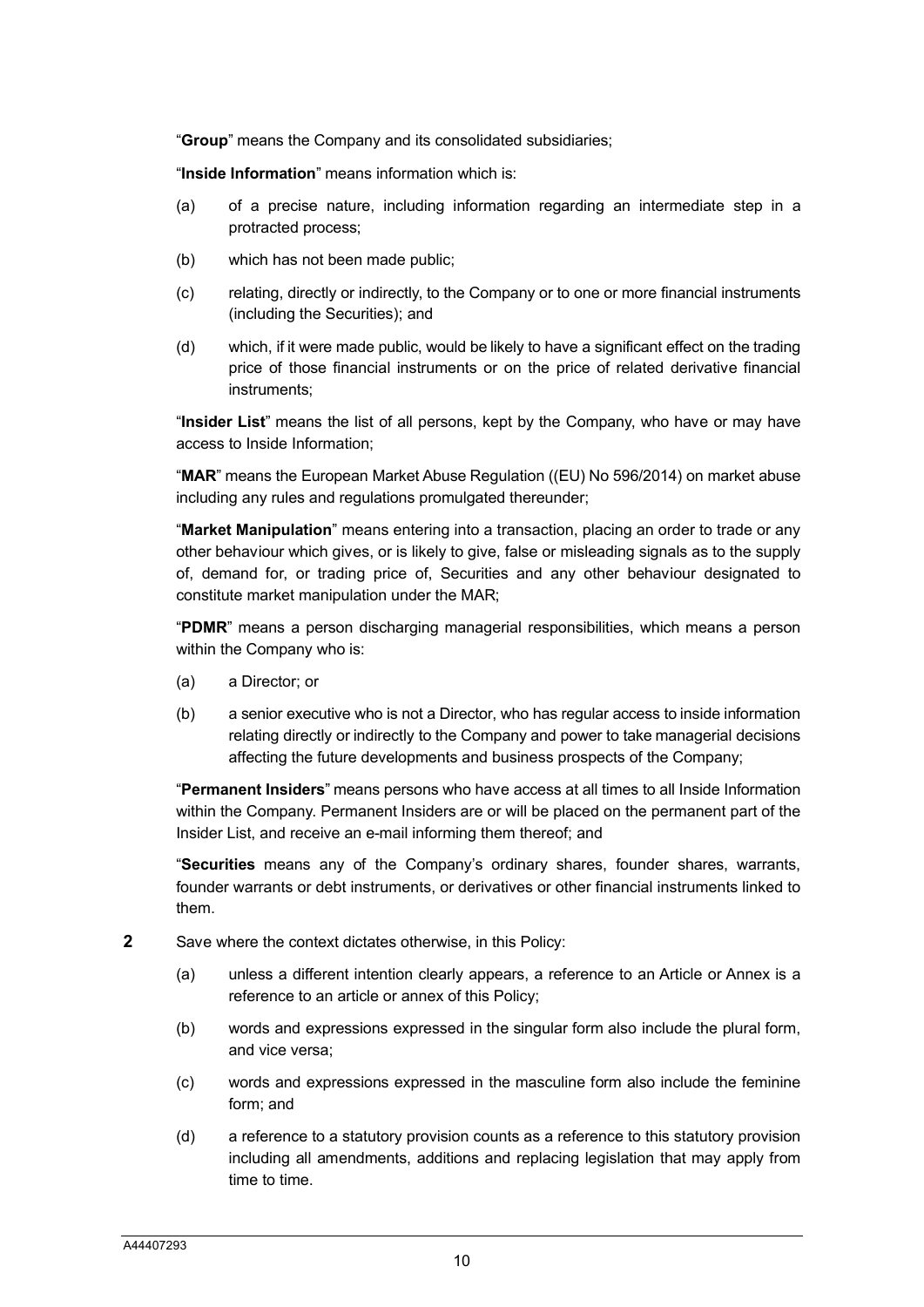**3** Headings of articles and other headings in this Policy are inserted for ease of reference and do not form part of this Policy for the purpose of interpretation.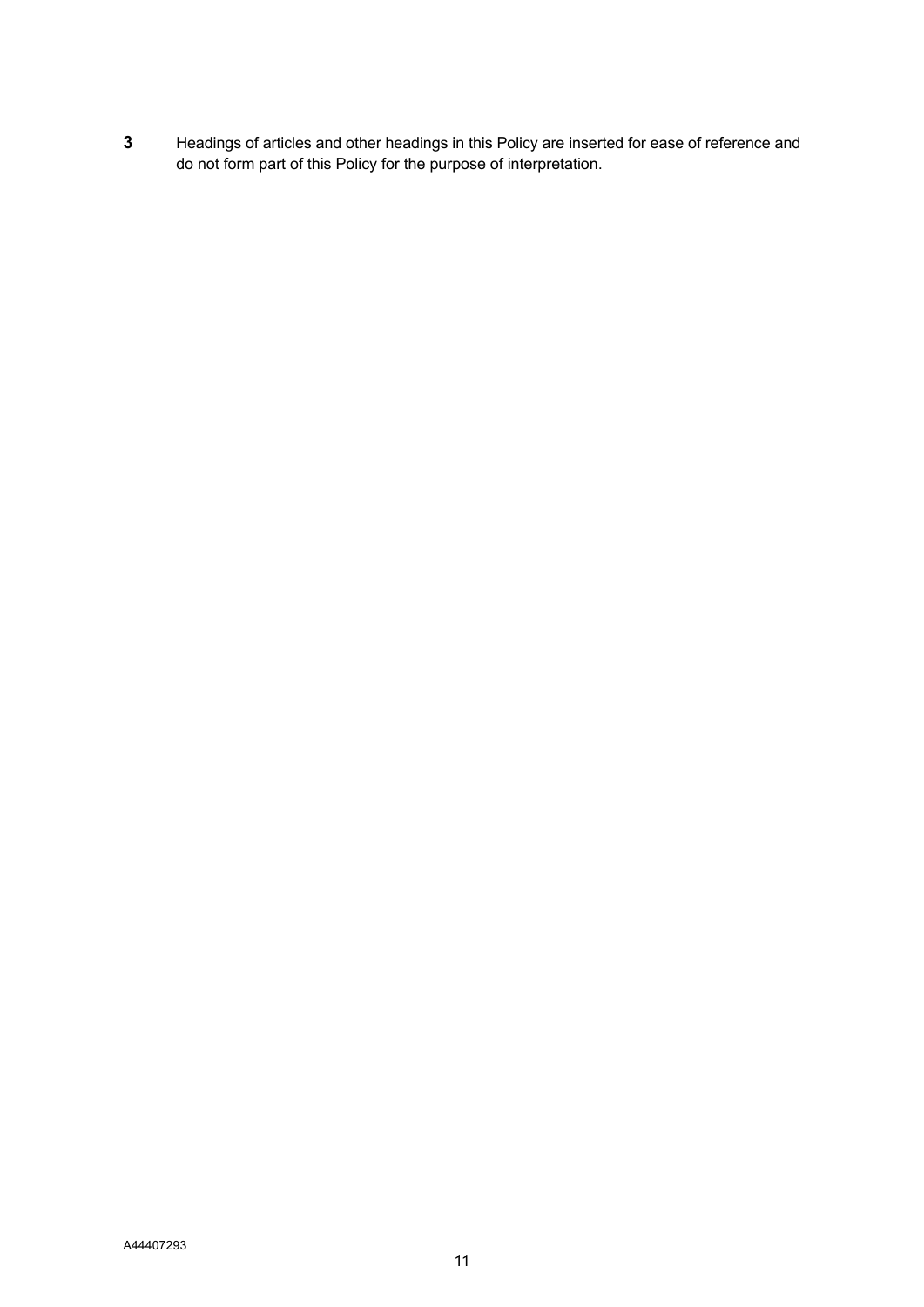# **Annex 2**

# **Template Insider List**

| First<br>name(s) | (Birth)<br>surname(s) | Professional<br>telephone<br>number(s) | Company<br>name and<br>address | <b>Function and</b><br>reason for being<br>an insider | Date and time of<br>access to Inside<br>Information, or, if<br>Permanent Insider,<br>date and time at<br>which a person<br>was included in the<br>permanent insider<br>section | Date and<br>time at<br>which a<br>person<br>ceased to<br>have<br>access to<br>Inside<br>Information | Date of<br>birth | <b>National</b><br>identification<br>number | Personal<br>telephone<br>numbers | Personal full home<br>address |
|------------------|-----------------------|----------------------------------------|--------------------------------|-------------------------------------------------------|--------------------------------------------------------------------------------------------------------------------------------------------------------------------------------|-----------------------------------------------------------------------------------------------------|------------------|---------------------------------------------|----------------------------------|-------------------------------|
|                  |                       |                                        |                                |                                                       |                                                                                                                                                                                |                                                                                                     |                  |                                             |                                  |                               |
|                  |                       |                                        |                                |                                                       |                                                                                                                                                                                |                                                                                                     |                  |                                             |                                  |                               |
|                  |                       |                                        |                                |                                                       |                                                                                                                                                                                |                                                                                                     |                  |                                             |                                  |                               |
|                  |                       |                                        |                                |                                                       |                                                                                                                                                                                |                                                                                                     |                  |                                             |                                  |                               |
|                  |                       |                                        |                                |                                                       |                                                                                                                                                                                |                                                                                                     |                  |                                             |                                  |                               |
|                  |                       |                                        |                                |                                                       |                                                                                                                                                                                |                                                                                                     |                  |                                             |                                  |                               |
|                  |                       |                                        |                                |                                                       |                                                                                                                                                                                |                                                                                                     |                  |                                             |                                  |                               |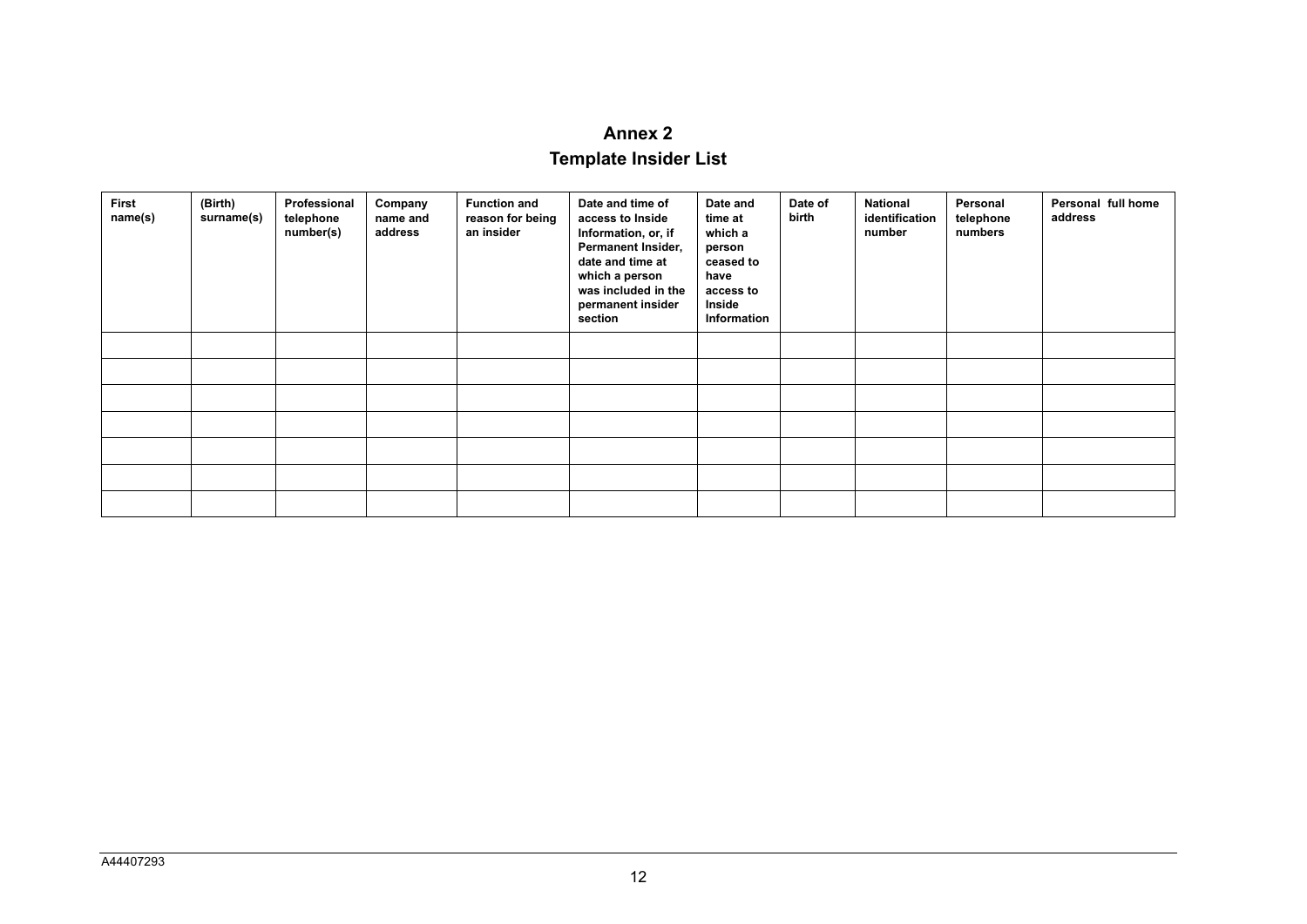# **Annex 3 Sanctions**

| <b>Breach</b>                                                                                                                      | Administrative sanctions in case of a breach                                                                                                                                                                                                                                                                                                                                                                                                                                                                                                                                                         | Criminal sanctions in case of a breach                                                                                                                                                                                                                                                                                                                                                                         |  |  |
|------------------------------------------------------------------------------------------------------------------------------------|------------------------------------------------------------------------------------------------------------------------------------------------------------------------------------------------------------------------------------------------------------------------------------------------------------------------------------------------------------------------------------------------------------------------------------------------------------------------------------------------------------------------------------------------------------------------------------------------------|----------------------------------------------------------------------------------------------------------------------------------------------------------------------------------------------------------------------------------------------------------------------------------------------------------------------------------------------------------------------------------------------------------------|--|--|
| Violation of prohibition on insider dealing and of<br>unlawful disclosure of inside information<br>(including tipping prohibition) | Temporary ban from dealing on own<br>$\bullet$<br>account (max. 1 year, which can be<br>extended once with max. 1 year);<br>maximum fines of EUR 15,000,000<br>$\bullet$<br>incurred by the Company and/or the<br>Employees (or up to 15% of the total<br>annual turnover of the Company);<br>in the event of the same violation within<br>$\bullet$<br>five years, maximum fines of EUR<br>30,000,000 incurred by the Company<br>and/or the Employees (or up to 15% of<br>the total annual turnover of the<br>Company); and/or<br>additional penalties and measures can be<br>$\bullet$<br>imposed. | Sentence to community service;<br>$\bullet$<br>imprisonment of maximum six years;<br>$\bullet$<br>fine up to an amount of EUR 87,000 (or<br>EUR 870,000 if the value of the relevant<br>assets with which or in relation to which<br>the violation has been committed<br>exceeds one-fourth of the maximum<br>amount of the fine); and/or<br>additional penalties and measures can be<br>$\bullet$<br>imposed. |  |  |
| Violation of prohibition on market manipulation                                                                                    | Temporary ban from dealing on own<br>$\bullet$<br>account (max. 1 year, which can be<br>extended once with max. 1 year);<br>maximum fines of EUR 15,000,000<br>$\bullet$<br>incurred by the Company and/or the<br>Employees (or up to 15% of the total<br>annual turnover of the Company);<br>in the event of the same violation within<br>five years, maximum fines of EUR                                                                                                                                                                                                                          | Sentence to community service;<br>$\bullet$<br>imprisonment of maximum six years;<br>fine up to an amount of EUR 87,000 (or<br>$\bullet$<br>EUR 870,000 if the value of the relevant<br>assets with which or in relation to which<br>the violation has been committed<br>exceeds one-fourth of the maximum<br>amount of the fine); and/or                                                                      |  |  |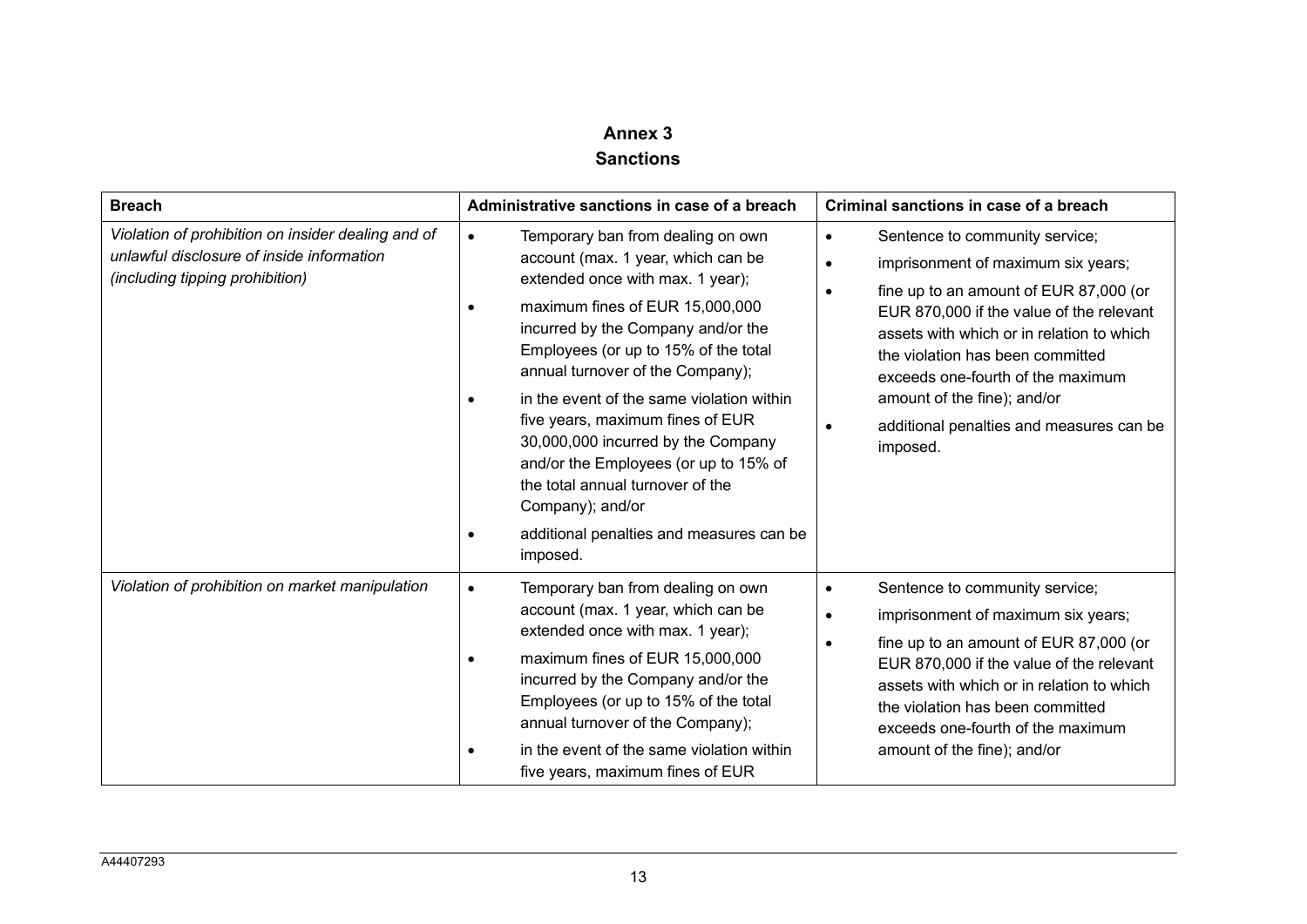| <b>Breach</b>                                                                                   | Administrative sanctions in case of a breach                                                                                                                                                                                                                                                                                                                | Criminal sanctions in case of a breach                                                                                                                                                                                                                                                                                                                                                                                     |  |  |
|-------------------------------------------------------------------------------------------------|-------------------------------------------------------------------------------------------------------------------------------------------------------------------------------------------------------------------------------------------------------------------------------------------------------------------------------------------------------------|----------------------------------------------------------------------------------------------------------------------------------------------------------------------------------------------------------------------------------------------------------------------------------------------------------------------------------------------------------------------------------------------------------------------------|--|--|
|                                                                                                 | 30,000,000 incurred by the Company<br>and/or the Employees (or up to 15% of<br>the total annual turnover of the<br>Company); and/or<br>additional penalties and measures can be<br>imposed.                                                                                                                                                                 | additional penalties and measures can be<br>$\bullet$<br>imposed.                                                                                                                                                                                                                                                                                                                                                          |  |  |
| Failure to notify the AFM on time of a transaction<br>(by PDMRs and Closely Associated Persons) | Maximum fines of EUR 1,000,000<br>$\bullet$<br>incurred by PDMRs and/or Closely<br><b>Associated Persons:</b><br>in the event of the same violation within<br>five years, maximum fines of EUR<br>2,000,000 incurred by PDMRs and<br>Closely Associated Persons; and/or<br>additional penalties and measures can be<br>imposed.                             | Sentence to community service;<br>$\bullet$<br>imprisonment of maximum two years;<br>$\bullet$<br>fine up to an amount of EUR 21,750 (or<br>$\bullet$<br>EUR 87,000 if the value of the relevant<br>assets with which or in relation to which<br>the violation has been committed<br>exceeds one-fourth of the maximum<br>amount of the fine); and/or<br>additional penalties and measures can be<br>$\bullet$<br>imposed. |  |  |
| Failure to disclose inside information on time (by<br><i>issuer</i> )                           | Maximum fine of EUR 5,000,000 incurred<br>$\bullet$<br>by the Company (or up to 10% of the total<br>annual turnover);<br>in the event of the same violation within<br>five years, maximum fines of EUR<br>10,000,000 incurred by the Company (or<br>up to 10% of the total annual turnover);<br>and<br>additional penalties and measures can be<br>imposed. | Sentence to community service;<br>$\bullet$<br>$\bullet$<br>imprisonment of maximum two years;<br>fine up to an amount of EUR 21,750 (or<br>$\bullet$<br>EUR 87,000 if the value of the relevant<br>assets with which or in relation to which<br>the violation has been committed<br>exceeds one-fourth of the maximum<br>amount of the fine); and/or<br>additional penalties and measures can be<br>$\bullet$<br>imposed. |  |  |